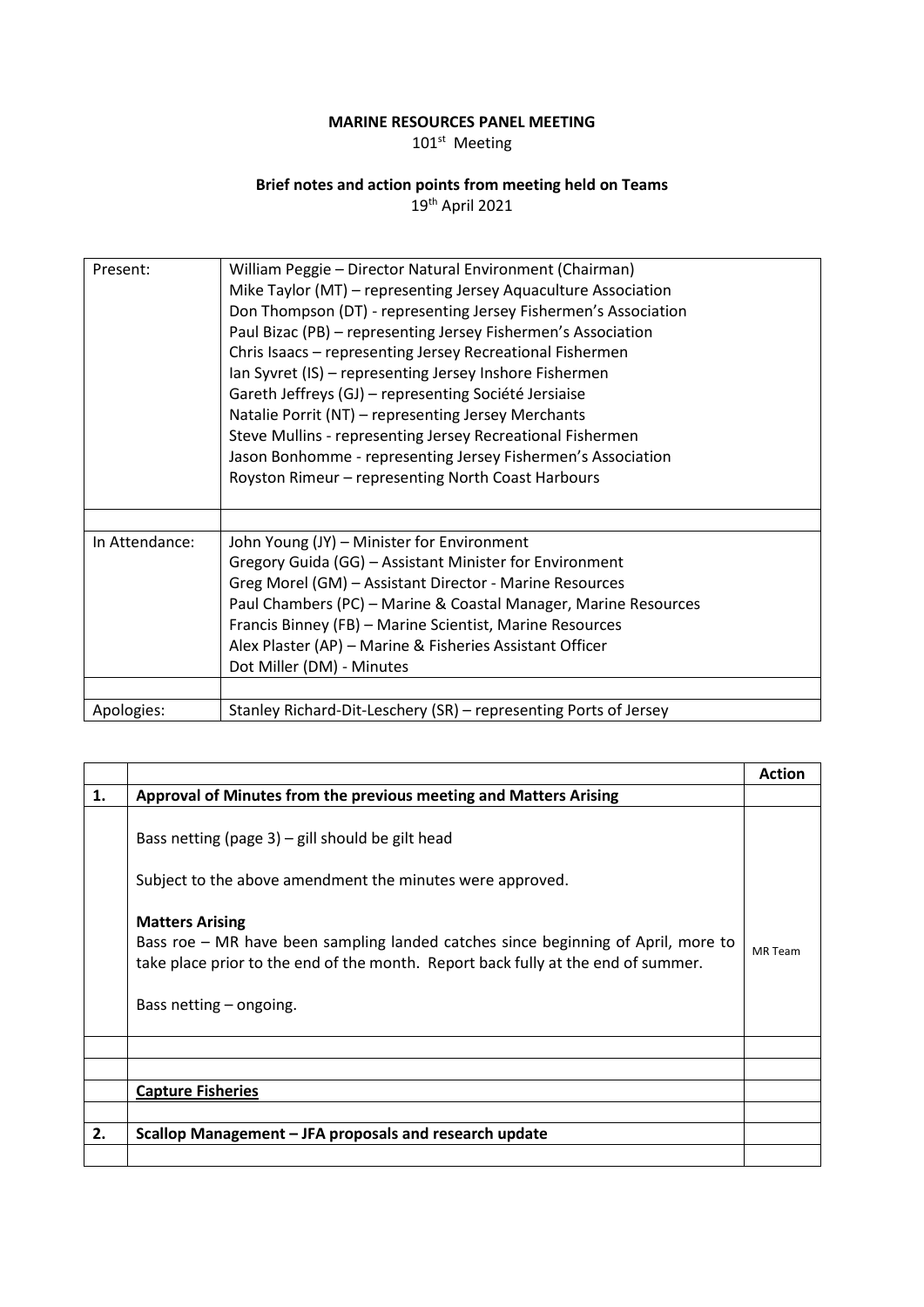FB – four days dredging around the island using standard dredgers and queenie dredgers. One more day is planned on the west coast to resurvey areas where vessels have been active recently. The results will be circulated in the Annual Report and probably as a separate document.

PC – referred to the power point presentation shared to the meeting for scallop stock assessment. Excellent data set, 3,000+ measurements. Overall, the state of the stock is not too bad and suggests that is recovering perhaps from intensive fishing activity pre-2016. Provisional results suggest that the current fishing level is slightly above maximum sustainable yield and that stock biomass is low but that the stock is in a good position in terms of future management. However, this is an initial assessment and a more thorough analysis is needed.

The proposal to move minimum size to 105 mm could reduce the annual Jersey catch by 54 tonnes and to 110 mm by 100 tonnes. This would be temporary and would probably be temporarily compensated for either by increased fishing effort.

DT – figures PC has shown are really helpful. The proposal to raise the landing size is not over concern for current stock, but it is to build sustainability in the stock going forward, now is probably the time to be taking that measure. Looking at the levels of effort currently, and what we will have once the licensing regime is in place, there will need to be a number of measures put in place. Rising the MLS now isn't contentious and now seems to be the right time to do this. PC - biomass analysis will be available later this year. There is no reason not to move MLS to 105 mm.

GJ – increasing MLS is a good forward proposal. From PC's presentation there is potential for increased effort so need to focus on the science behind that.

CI – science needs to be taken into consideration, need to evaluate the whole situation.

PC – any increase in effort would only be short term, the scallops not caught by moving the size up will be caught the following year.

S Viney – been scalloping for over 20 years, we're back to a place where the scallops are plentiful, the idea of raising the MLS is an insurance policy to protect the stock. With regards to extra effort, French wouldn't be able to do extra hours as they need to return to market. Fully supports increasing the MLS.

FB – expressed thanks to Mr Viney and Mr Singleton for helping with this work. Should we be looking at moving the ring size if we're moving the scallop size? SV – wouldn't look to increase the ring size at present but would measure some scallops through the rings next time we're out. Maybe look at the ring size if scallop MLS goes up to 110mm.

WP – in summary, all agreed to look at increasing size, stock in a good place , do we agree increasing size is the way forward do we do this now or wait for the data? **Meeting only agreed that it's the good idea to raise to 105mm but waiting for available data in the next few weeks.**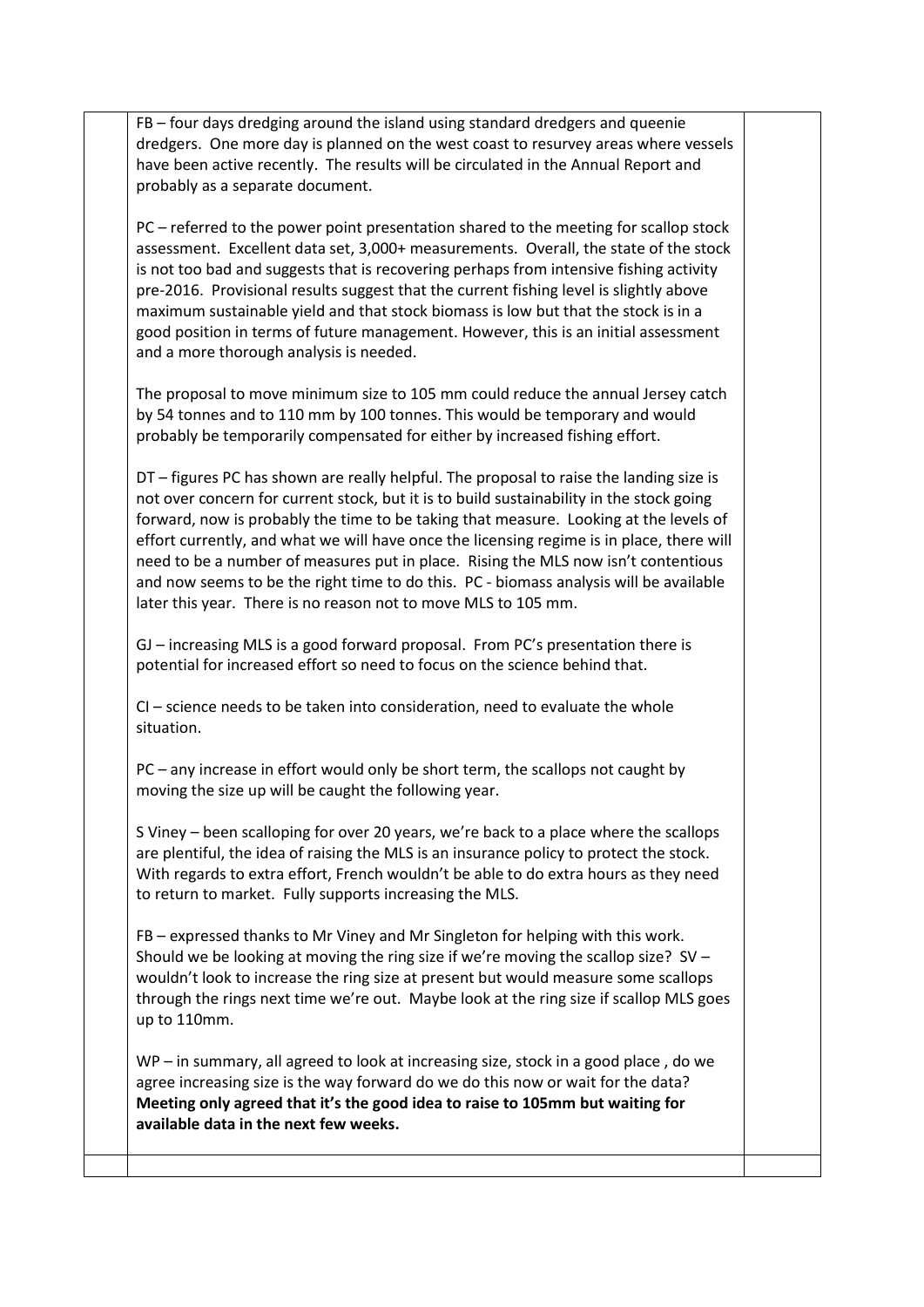| 3. | Atlantic Blue Fin Tuna - MR update and JFA proposal                                                                                                                                                                                                                                                                                                                                                                                                                                                                                 |                |
|----|-------------------------------------------------------------------------------------------------------------------------------------------------------------------------------------------------------------------------------------------------------------------------------------------------------------------------------------------------------------------------------------------------------------------------------------------------------------------------------------------------------------------------------------|----------------|
|    |                                                                                                                                                                                                                                                                                                                                                                                                                                                                                                                                     |                |
|    | DT - JFA produced a paper containing the main principles - zero quota in the UK, this<br>has now changed, stock is going in the right direction, fish are prevalent in our waters.<br>Need to be doing catch and release work now to prove the fish are in our waters.<br>Makes sense to move the ban and decide what kind of fishing can be allowed.<br>Looking at the situation where the UK has an allocation of 48 tonnes, it would be a<br>missed opportunity not to get this data and make a claim on some of this allowance. |                |
|    | AP - been in discussions with Defra, who are in the middle of organising a tuna<br>tagging programme, predominately charter fishing boats. Received funding to start a<br>programme running this year, Exeter University will be assisting with satellite tags and<br>coming to Jersey in the summer. Blue Fin Tuna in the Atlantic has never been<br>recaptured with these tags on, but with satellite tagging we will have some really<br>good information for years to come.                                                     |                |
|    | DT - for the benefit of the Panel, tentative steps at the moment, but things are<br>changing, some stocks will diminish and other stock will come in to take their place,<br>Blue Fin Tuna looks to be prevalent in our waters, don't know what size of fishing this<br>could be but it could be worth millions to the Island if the tuna can be fished. These<br>steps are very important to move to stocks that could become more prolific.                                                                                       |                |
|    | PB - confirmed that any charter vessels must have a Defra fishing licence, even to tag.                                                                                                                                                                                                                                                                                                                                                                                                                                             |                |
|    | S Mullens asked if Exeter were experienced? AP confirmed that this was the case. SM<br>asked if there is a spotting programme now that sightings can be recorded? AP not at<br>present but sure something can be set up as it would be really useful, can definitely<br>formalise something and useful to include. Could maybe piggy back on the dolphin<br>recording app; GJ confirmed it would be simple to add tuna to the dolphin app.                                                                                          | <b>MR</b> Team |
|    | CI - tuna going on protected species wasn't really required nor should it be now,<br>wildlife conservation needs to be looked at, AP - the fish just suddenly turned up on<br>the shores, the French can't pick these up through the Wildlife Law.                                                                                                                                                                                                                                                                                  |                |
|    |                                                                                                                                                                                                                                                                                                                                                                                                                                                                                                                                     |                |
|    |                                                                                                                                                                                                                                                                                                                                                                                                                                                                                                                                     |                |
| 4. | Lobster management measures review and update                                                                                                                                                                                                                                                                                                                                                                                                                                                                                       |                |
|    | Management measures - Lobster working group's plans got shelved due to Covid,<br>time now to relook at those. Lobster MSC review is due this year.                                                                                                                                                                                                                                                                                                                                                                                  |                |
|    | Allocation reductions - sliding scale based on boat length<br>Long-time gradual use of parlour pots /areas<br>Cap pots<br><b>Increase MLS</b><br>Berry hen ban                                                                                                                                                                                                                                                                                                                                                                      |                |
|    | PC - There was a 25% drop in potting effort in 2020 and so had wondered if any<br>impact on the stock could be detected. Brief analysis and very tentative from                                                                                                                                                                                                                                                                                                                                                                     |                |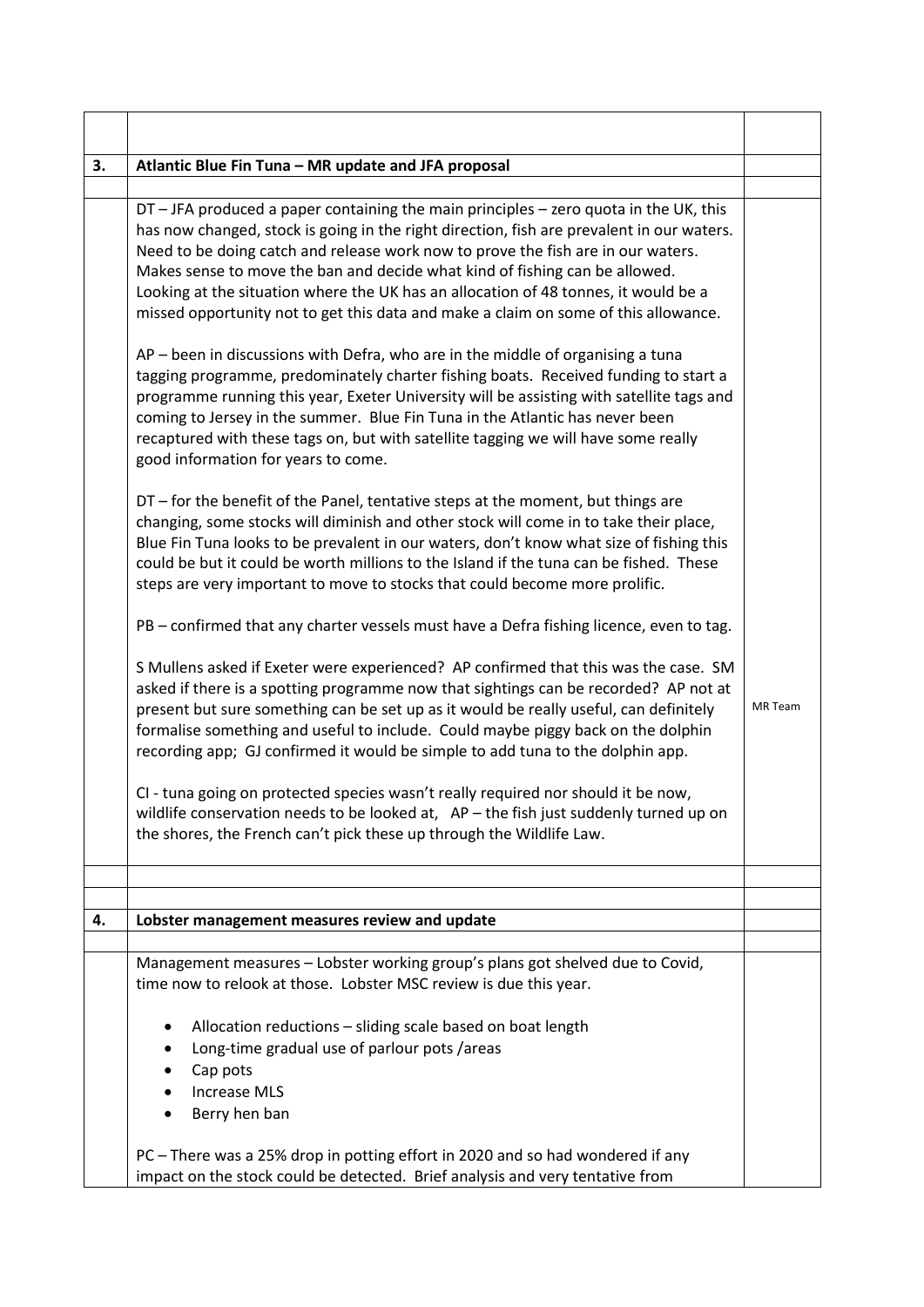|    | measuring approx. 50 lobsters per month (1,800 total). PC shared the 'Lockdown             |  |
|----|--------------------------------------------------------------------------------------------|--|
|    | Effect' presentation. Average landed carapace length has gone up 6mm (female) and          |  |
|    | 4mm (male) since autumn 2019 as has the rise in berried females. Lobster stock is still    |  |
|    | below acceptable health levels but it is recoverable. Larger lobsters are being landed     |  |
|    | now so could be prudent to talk about increasing the MLS.                                  |  |
|    |                                                                                            |  |
|    |                                                                                            |  |
|    | NP - buying stock from Guernsey, strong possibility that the lobsters in our viviers are   |  |
|    | not necessarily from Jersey. Minimum size fully supported but only if Guernsey and         |  |
|    | France agree to it, difficult enough exporting at the moment without different sizes       |  |
|    | going around.                                                                              |  |
|    |                                                                                            |  |
|    | DT - the method of arriving at any change / introduction of new measures, the JFA          |  |
|    | willingly participated and at the time the fleet were doing considerably better than       |  |
|    | they are now, but we can agree some potential good measures. Measures introduced           |  |
|    | need to be supported by the fleet and some will not go down well. Need to look at          |  |
|    | what the most appropriate ones are at the present time.                                    |  |
|    |                                                                                            |  |
|    | CI - decisions need to be based on science, although economics are important it must       |  |
|    | be driven by science not opinions. MR need to tell us what will have the best              |  |
|    |                                                                                            |  |
|    | outcome for stocks, not what commercial fishermen want to do.                              |  |
|    |                                                                                            |  |
|    | FB - DT's suggestion of meeting with the industry to discuss the science/measures          |  |
|    | would be the best way forward.                                                             |  |
|    |                                                                                            |  |
|    | DT - with regard to CI's comments about opinions, it needs to be noted that most of        |  |
|    | the measures to support the lobster stock have been driven by fishermen, to suggest        |  |
|    | we are going on opinion and not using the science is not fair comment.                     |  |
|    |                                                                                            |  |
|    |                                                                                            |  |
| 5. | <b>Bass fishery proposals</b>                                                              |  |
|    |                                                                                            |  |
|    | AP reviewed the document previously sent to Panel members.                                 |  |
|    | $Cl -$ just need to be mindful that it is a recovering fishery, tread carefully with Bass. |  |
|    |                                                                                            |  |
|    |                                                                                            |  |
|    | GJ - closed season needs to be changed, queried whether there are any                      |  |
|    | environmental queues in predicting when the bass breeding system would be taking           |  |
|    | place. AP all this work is ongoing at the moment with the Gonad analysis, lot of           |  |
|    | variables that need to be considered and we are currently studying the data.               |  |
|    |                                                                                            |  |
|    | CI - asked if the netting study will stop before June. AP advised we have data from        |  |
|    | the last three years provided by the commercial sector, however the study can't be         |  |
|    | run during the summer.                                                                     |  |
|    |                                                                                            |  |
|    | CI - how do you treat outcome of bycatch, how can it be accurate data? AP advised          |  |
|    |                                                                                            |  |
|    | that in our netting study, the bycatch we see compared to the logs from the permit         |  |
|    | holders has been very similar, also MR do carry out enforcement checks on landings.        |  |
|    |                                                                                            |  |
|    | Modifications to the proposal:                                                             |  |
|    | - 90 mm nets<br>- Fishing time limit (night and one hour before dusk an dawn)              |  |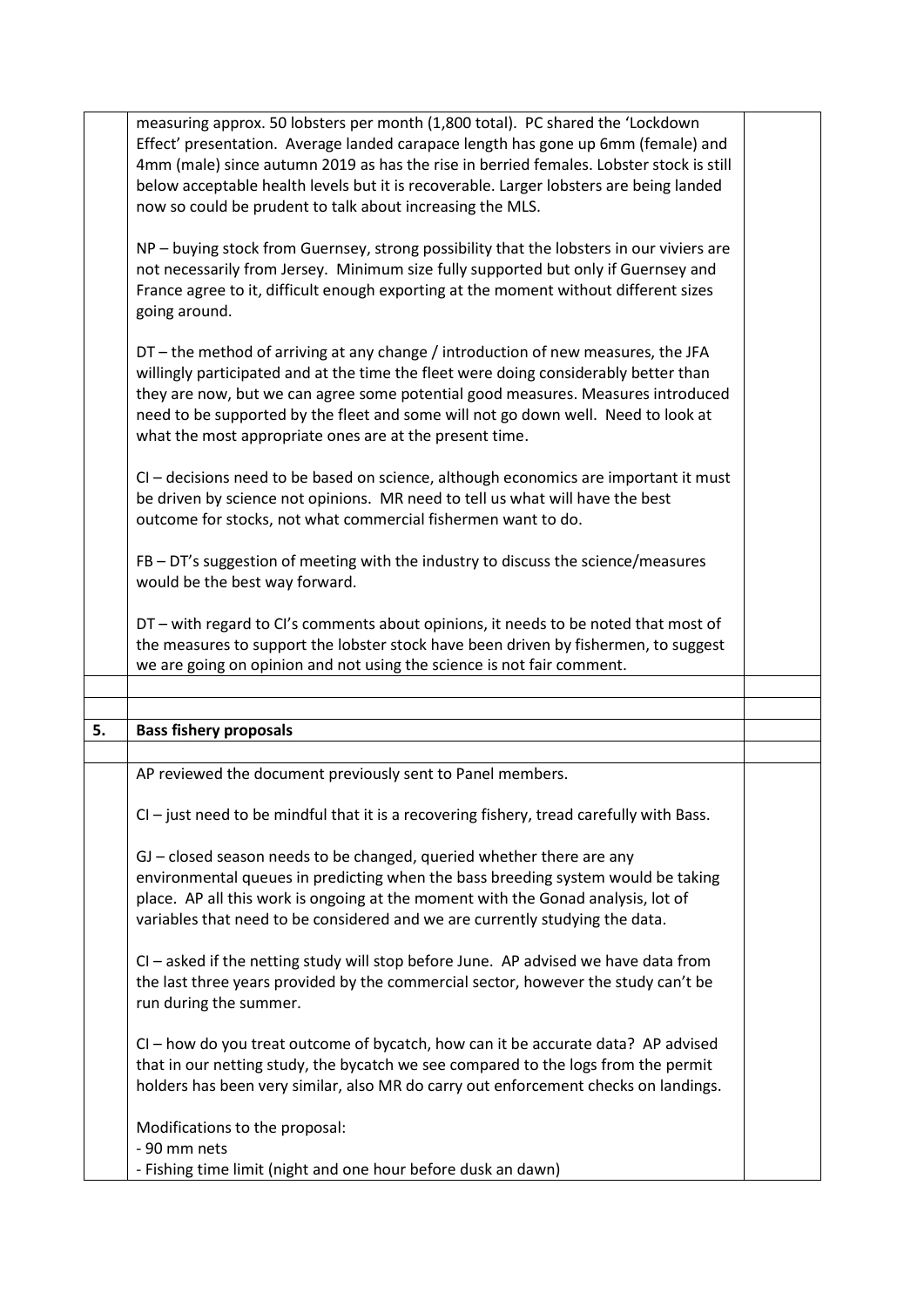|    | - Trawling and unknown bycatch from large vessels                                                                                                                                                                                                                                                                                                                                                                                                                                                                      |  |
|----|------------------------------------------------------------------------------------------------------------------------------------------------------------------------------------------------------------------------------------------------------------------------------------------------------------------------------------------------------------------------------------------------------------------------------------------------------------------------------------------------------------------------|--|
|    | DT - not keen on further restrictions, professionals need to fish where they know<br>where to fish.                                                                                                                                                                                                                                                                                                                                                                                                                    |  |
|    | Some of the smaller boats are struggling to survive at present (dogfish) - AP<br>confirmed that MR have given this consideration. Interesting to hear that some of the<br>fleet feel this way. JFA/MR to discuss separate to the meetings. SM suggested cutting<br>nets down in height if you want to catch dogfish only, and keep well below the<br>waterline; dogfish swim along the bottom and bass swim over, limiting nets to 2 or 3<br>feet off the seabed would eliminate the chance of catching bass.          |  |
|    |                                                                                                                                                                                                                                                                                                                                                                                                                                                                                                                        |  |
|    | Aquaculture                                                                                                                                                                                                                                                                                                                                                                                                                                                                                                            |  |
| 6. | Temporary holding bed - further 1 year extension to be considered                                                                                                                                                                                                                                                                                                                                                                                                                                                      |  |
|    |                                                                                                                                                                                                                                                                                                                                                                                                                                                                                                                        |  |
|    | The Shellfish industry have said this needs to be extended. MR supports this request<br>and proposes to continue this for a year due to Covid restrictions. If a further extension<br>is requested after one year, a formal consultation would need to take place.                                                                                                                                                                                                                                                     |  |
|    | CI - suggested it becomes a permanent bed, however MR stated this should just be a<br>one year extension and review after that.                                                                                                                                                                                                                                                                                                                                                                                        |  |
|    | <b>Other matters</b>                                                                                                                                                                                                                                                                                                                                                                                                                                                                                                   |  |
|    |                                                                                                                                                                                                                                                                                                                                                                                                                                                                                                                        |  |
|    |                                                                                                                                                                                                                                                                                                                                                                                                                                                                                                                        |  |
| 7. | Update post Brexit/vessel licencing update / FMA                                                                                                                                                                                                                                                                                                                                                                                                                                                                       |  |
|    | GM                                                                                                                                                                                                                                                                                                                                                                                                                                                                                                                     |  |
|    | Licencing: waiting on applications to come in to fish in Jersey waters, 36 French<br>applications so far, 24 are very detailed, remaining 12 vessels have provided sufficient<br>information to qualify for the TCA. All larger vessels, all VMS enabled. VMS enabled<br>vessels must be in receipt of a licence from the Minister by the end of this month. A<br>request has been received from the EU to give the smaller boats a little bit more time<br>to put their applications together, which we have granted. |  |
|    | No response yet from the EU regarding Jersey boats that want to fish in French waters.                                                                                                                                                                                                                                                                                                                                                                                                                                 |  |
|    | TCA licences - all information will be on the Greffe website when they are lodged. Going<br>to States this week.                                                                                                                                                                                                                                                                                                                                                                                                       |  |
|    | Landings: Difficult process to get produce into the EU through the export route through<br>the BIP in St. Malo. Fisherman who direct land have worked very hard to facilitate this,<br>however French office only operate 9am to 5pm which fisheries do not.                                                                                                                                                                                                                                                           |  |
|    | Exports: vessels are still going to St Malo, relationship seems to be improving and<br>developing. NP advised of a large export going tonight. Good relationship with the<br>Veterinary office in St Malo. NP, speaking from the merchants' point of view, is so far<br>so good, just very important that paperwork is completed thoroughly and correctly.                                                                                                                                                             |  |